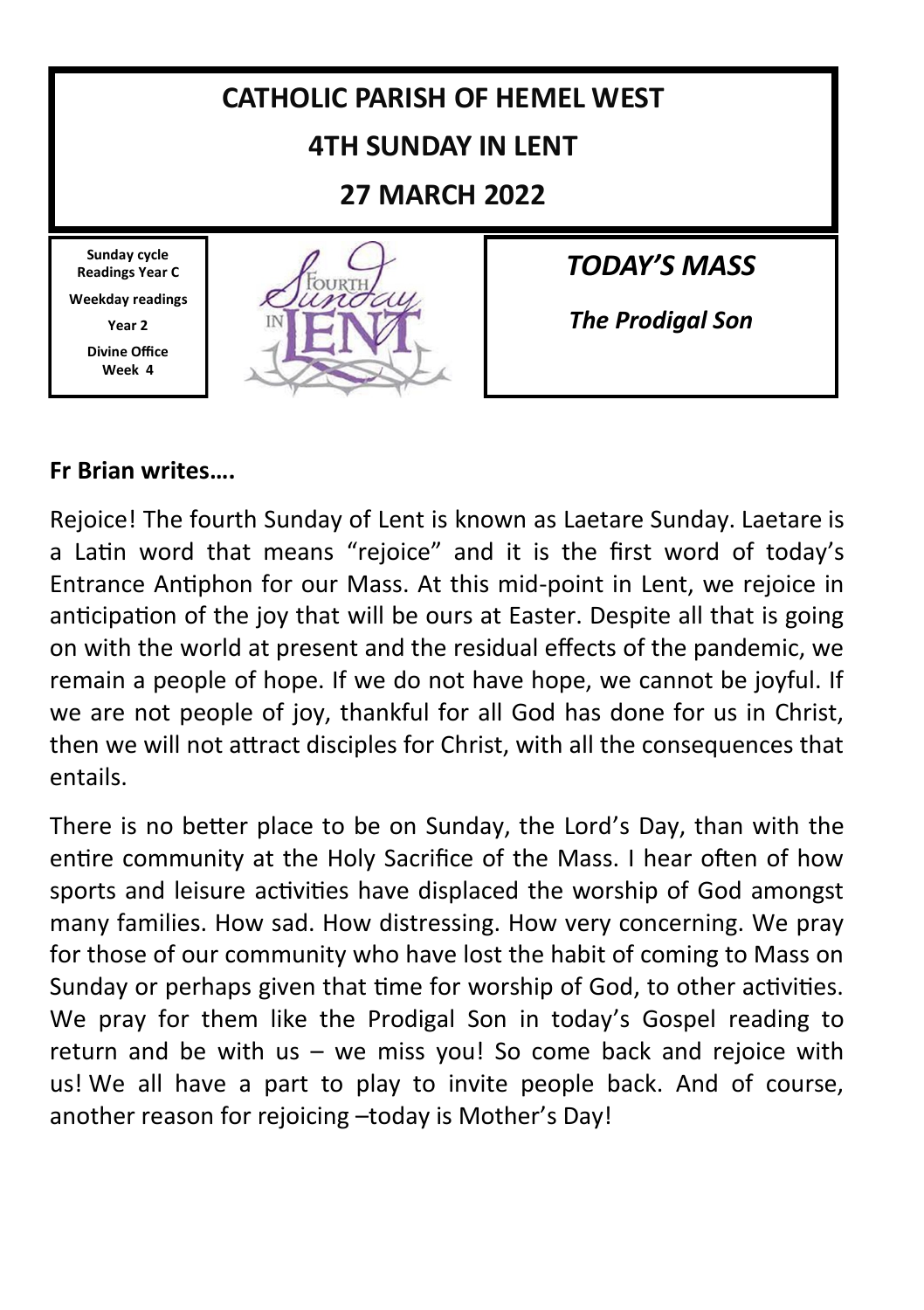# **PARISH NEWS**

**Welcome to the parish of Hemel West. If you are new to the parish, please make yourself known to Fr Brian, by contacting him on 01442 391 759.**

#### **LENT 2022**

**HOLY HOUR:** (with Confessions, Adoration & Benediction) 7pm Fridays at Ss Mary & Joseph. This will also be Livestreamed. Please note there<br>will not be Confessions. Adoration & Confessions, Benediction on 8 April.

**STATIONS OF THE CROSS**: Please come and join St Mark's for the Way of the Cross, 7pm every Tuesday in Lent. If you cannot make it then please watch the Livestream on the YouTube account https://www.youtube.com/c/ HemelWestCatholic

**STATIONS OF THE CROSS**: Every Thursday 11am at Ss Mary & Joseph lead by the Catholic Women's league.

**TAIZE SERVICE** at Ss Mary & Joseph on Friday 8 April at 7pm.

**EASTER FLOWERS FOR THE CHURCH**: If you would like to contribute to the purchase of EASTER FLOWERS, do take an envelope marked EASTER FLOWERS DONATION and pop your donation in it and then place it in the offertory collection basket at the entrance to the church. Thank you.

**CAFOD**: Thank you so much for your support of CAFOD's Lent Family Fast Day, the Walk Against Hunger and the Ukraine Humanitarian Appeal. Your support means we can respond in crises such as Ukraine where our Caritas aid workers and volunteers could quickly help families fleeing conflict. It also means we're there in the long-term and can continue to respond to crises around the world, including in Afghanistan, Syria, Ethiopia, and South Sudan. We work alongside communities as they rebuild their lives once the conflict is over, as in Sierra Leone. For more details on how your donations are being used, please go to the CAFOD website cafod.org.uk.

**JUSTICE & PEACE:** "Solidarity is not a feeling of vague compassion or shallow distress at the misfortunes of so many people, both near and far. On the contrary, it is a firm persevering determination to commit oneself to the common good; that is to say, to the good of all and of each individual, because we are all really responsible for all" Sollicitudo rei socialis, Pope St John Paul II.

**CHURCHES TOGETHER IN HEMEL HEMPSTEAD**: Act of Witness Good Friday 15 April. We will not be walking together but meeting at the Market Square in the town centre at 10.45am for a short service which will start at 11am. The theme: 'The Rubbish Cross?' links care for our environment with the Good Friday focus of redemption. Churches are asked to bring bags of clean recycling (no glass or food). We will be filling seven 24" cubed metal cages which will be assembled into a cross of rubbish, which, in the

| WEEK:               |      | GOSPEL READINGS FOR THE FORTHCOMING |  |
|---------------------|------|-------------------------------------|--|
| Mon: John           |      | 4:43-54                             |  |
| Tues: John          |      | $3:1 - 3, 5 - 16$                   |  |
| Wed: John           |      | $5:17-30$                           |  |
| Thurs: John         |      | 5:31-37                             |  |
| Fri: The Top States | John | 7:1-2,10,25-30                      |  |
| Sat:                | John | $7:40-52$                           |  |
| Sunday: John        |      | $8:1 - 11$                          |  |

#### **PARISH FINANCES**

PLANNED GIVING: Thank you to all those who have made the switch to donating by Standing Order. For those who wish to donate in this way, the details are:

*Account Name: WRCDT Hemel West Sort Code: 40-05-20 Account No.: 31095048*

**The offertory collection Income figures are published on a monthly basis once the bank reconciliation is completed.**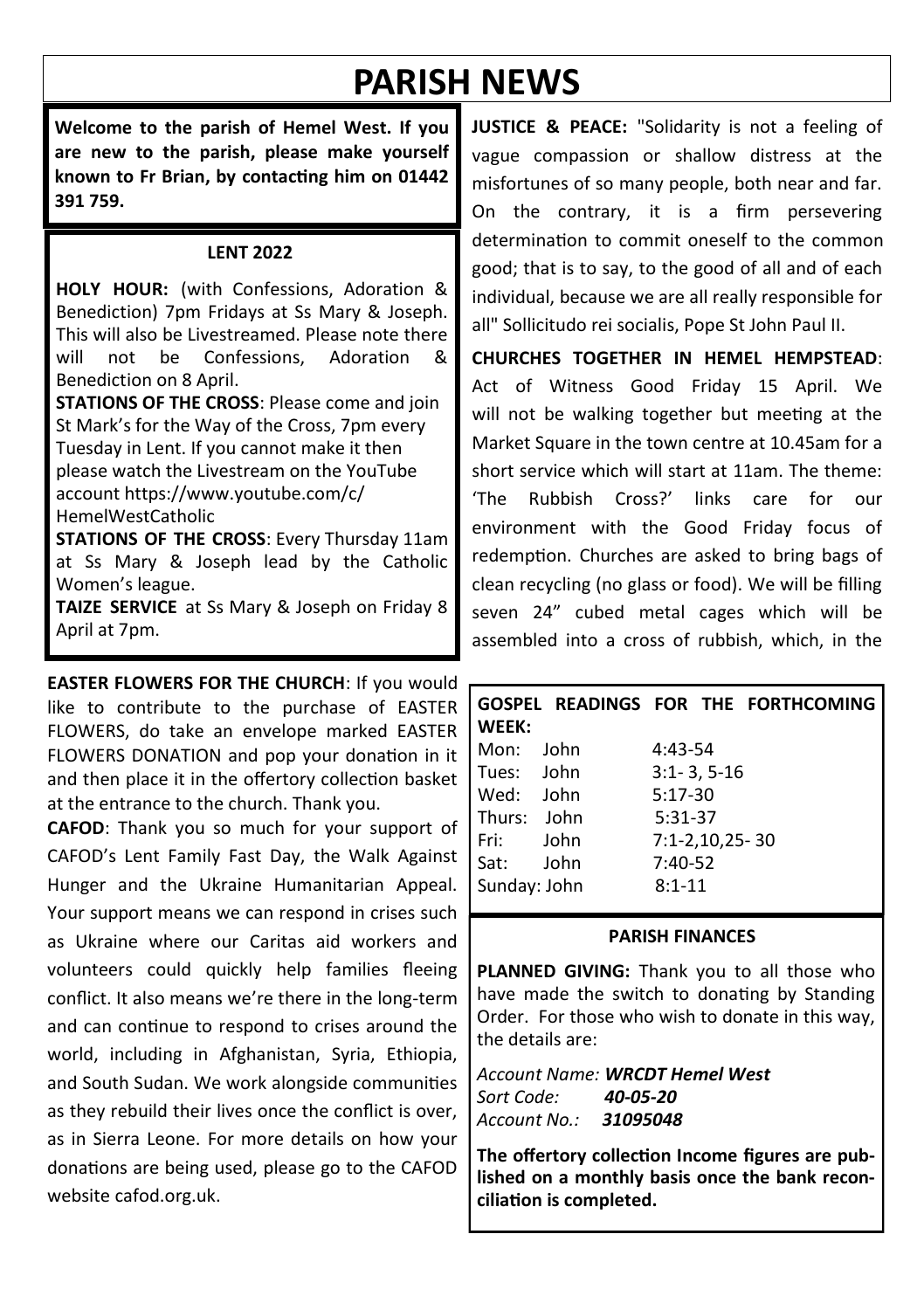service, will be used as the act of repentance and devotion and promise of restoration.

**NEWSLETTER ITEMS:** When submitting an item for the newsletter, please send the details and information as you would like to see it published in the newsletter. Please keep your item to no more than 60 words. Please email Shirley by Wednesday 12 Noon and she will be do her best to accommodate it.

**GOING TO HOSPITAL?** If you are going into Hospital do ask to see Theresa Taylor-Brookes the Catholic Chaplain. Please call the Chaplaincy office on 01923 217994 or 07776598704 for Watford and St Albans.

**E-ALERT**: Please sign up for the parish e-alerts and keep up with all the parish news.

#### **Reflection**

Prayer with fasting is good, but better than both is alms giving with righteousness.

A little with righteousness is better than wealth with wrong doing.

It is better to give alms than to lay up gold.

For alms giving saves from death and purges away every sin.

#### **(Tobit 12:8)**

Christ is God's microphone, we are Christ's microphone and the Church is the microphone of the poor.

#### **(St Oscar Romero)**

#### **Prayer**

God of justice, teach me to be humble and to serve. Guide me to do what is right, and to be open to learn from others, so that together we may build a fairer world.

Amen

**Office Hours and Telephone cover for Hemel West. Email: shirleybailey@rcdow.org.uk Phone: 01442 391 759 option 2**

| Telephone cover | <b>Hemel West Office</b> |
|-----------------|--------------------------|
| for West        | Hours                    |
| Mondav          | Monday                   |
| 12 noon-6pm     | 3pm-6pm                  |
| Tuesday         | <b>Tuesday</b>           |
| 9.30am-3.30pm   | Closed                   |
| Wednesday       | Wednesday                |
| 9.30am-3.30pm   | 9.30am-3.30pm            |
| Thursday        | Thursday                 |
| 9.30am-3.30pm   | 9.30am-12.30pm           |
| Friday          | Friday                   |
| 9.30am-3.30pm   | 9.30am-12.30pm           |